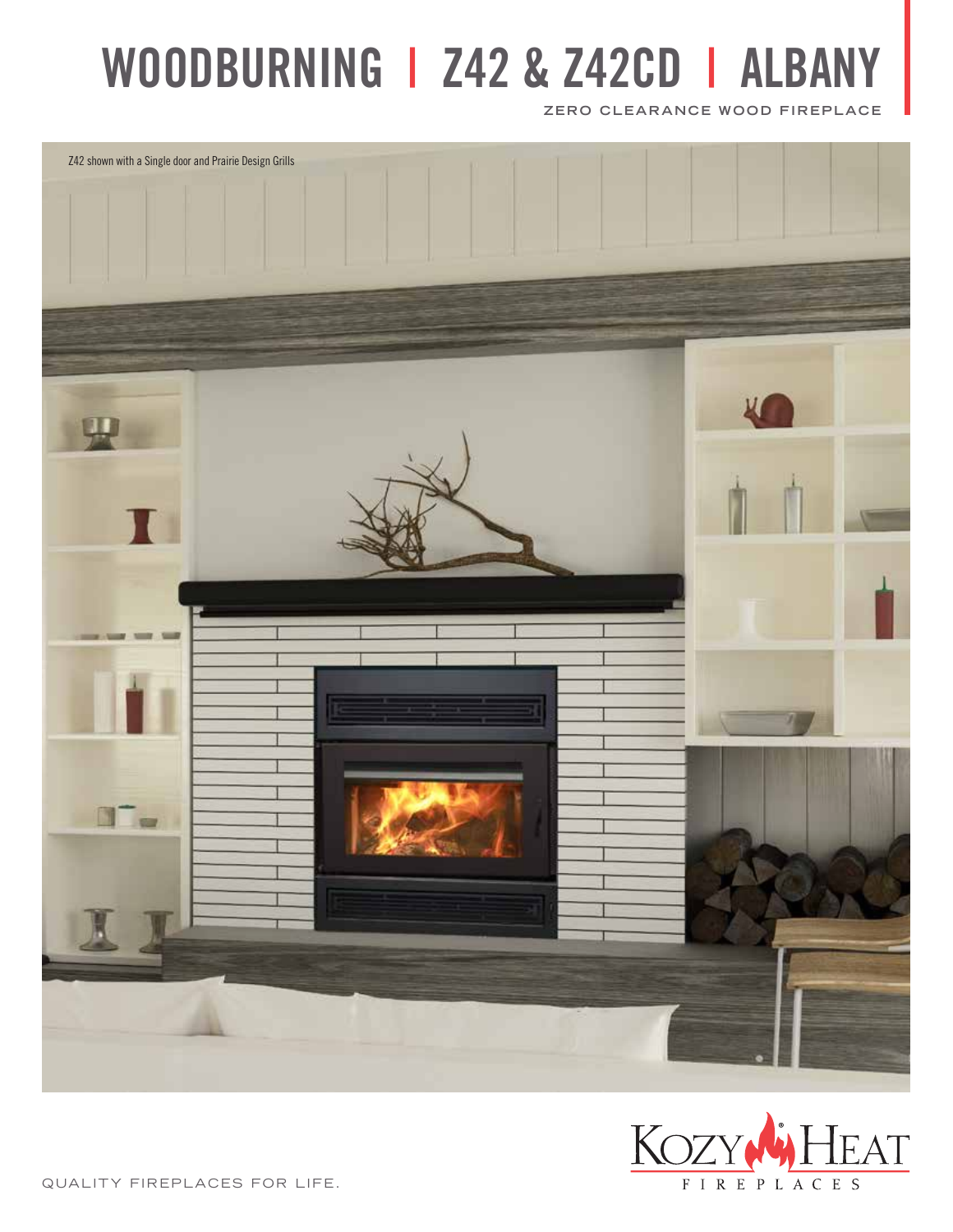

# **WOODBURNING** I **Z42 & Z42CD** I **ALBANY Grills**



**Z42 & Z42CD Black Grills**



**Albany with Keystone**





**Z42 & Z42CD Mission Design Grills**

**Albany with Mission**





**Z42 & Z42CD Prairie Design Grills**



**Albany with Harlequin**

**2**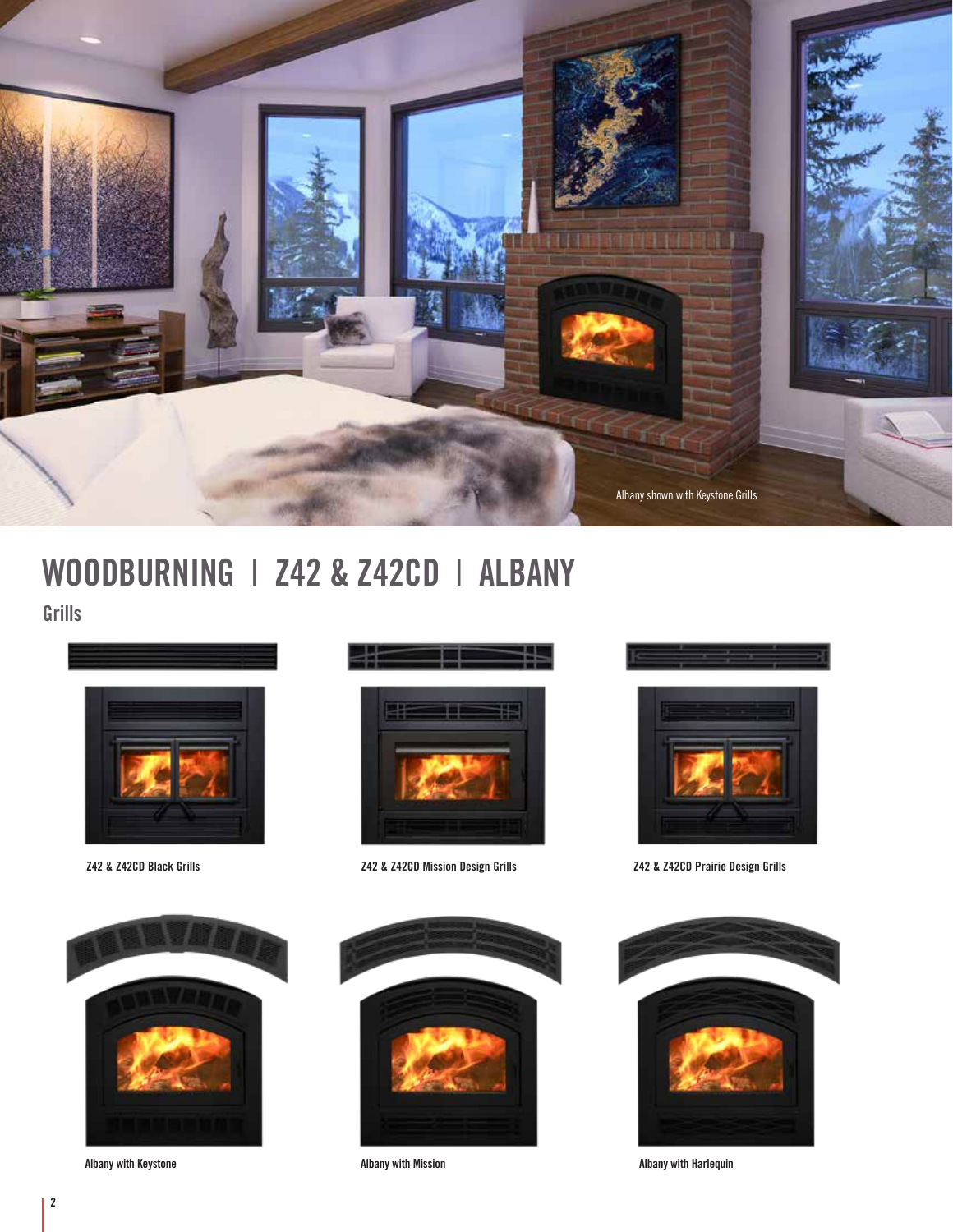# **WOODBURNING** I **Z42 & Z42CD** I **ALBANY**

**Specifications**

**Z42**



**Z42CD (CAST DOORS)**



**ALBANY**